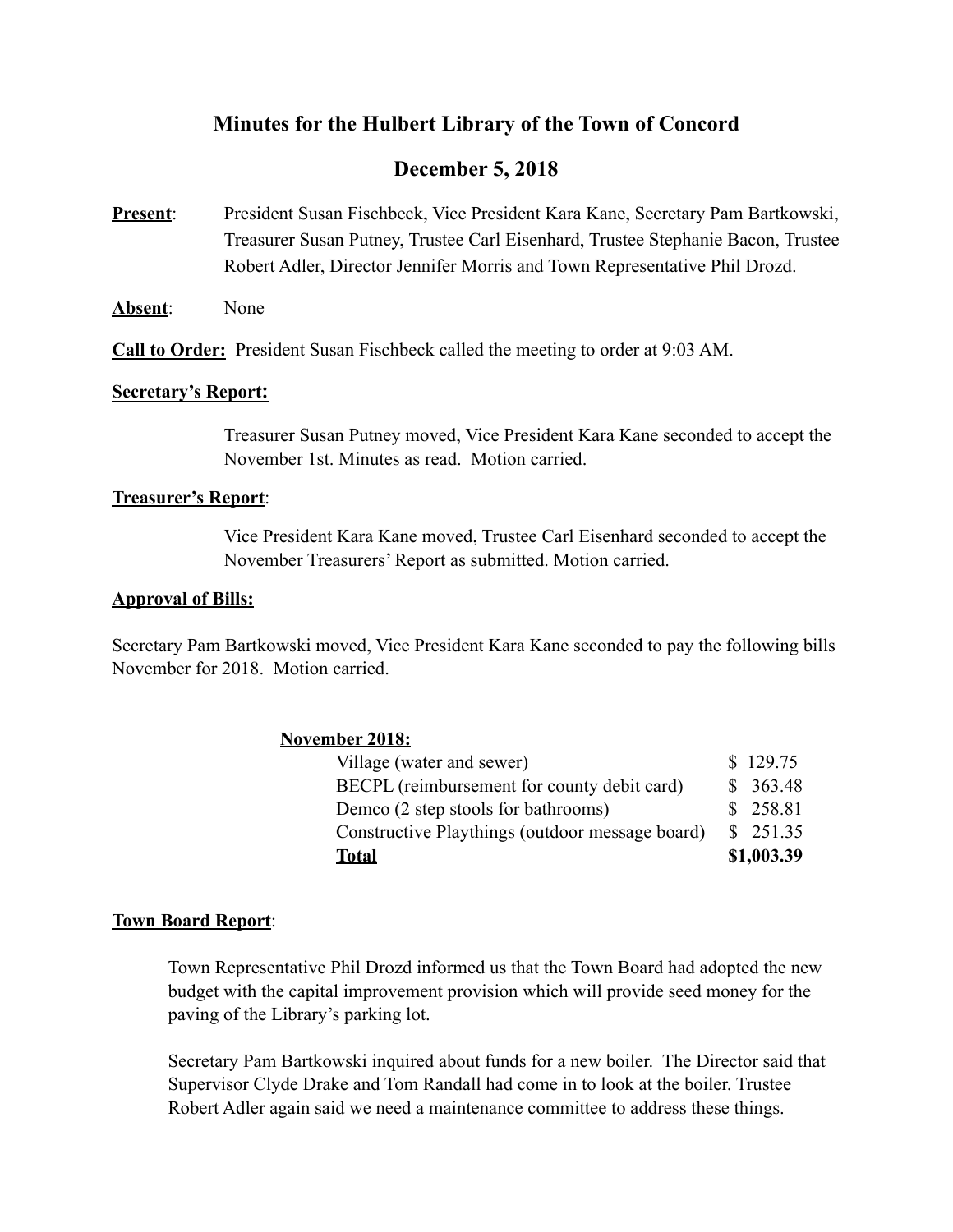# **Correspondence**:

 A \$100, unrestricted use by the Hulbert Library donation was received from Jan Rosart no designation was given.

# **Director's Report:**

Director Jennifer Morris informed the Board that:

- 1. She is requesting funds for presenters currently scheduled: Christine Henderson \$300 March Sprouting program \$150 April Wheatgrass/Micro-greens program \$150
- 2. The new year round library hours go into effect January 2019.
- 3. Page Kelly Waller resigned as of November 20th to accept a position in Florida. The job was posted and three applicants were interviewed. Erica Glass-Terhune has been hired and will begin in January.
- 4. Eleanor Osbourn had to cancel will the AED staff training at the library on Thursday, November 5th. There will be a new date found and announced.

## **Old Business:**

 Vice President Kara Kane moved, Treasurer Sue Putney seconded to table the selection of the Bike Event Committee until January's meeting. Motion carried.

## **New Business:**

- 1. Secretary Pam Bartkowski moved, Treasurer Sue Putney seconded that the library establish an annual maintenance committee. Motion carried.
- 2. Secretary Pam Bartkowski moved, Vice President Kara Kane seconded to appoint Trustee Robert Adler as chairperson of the newly formed maintenance committee. Motion carried.
- 3. Treasurer Susan Putney moved, Vice President Kara Kane seconded to renew our membership in the Springville Chamber of Commerce for \$75. Motion carried with opposition.